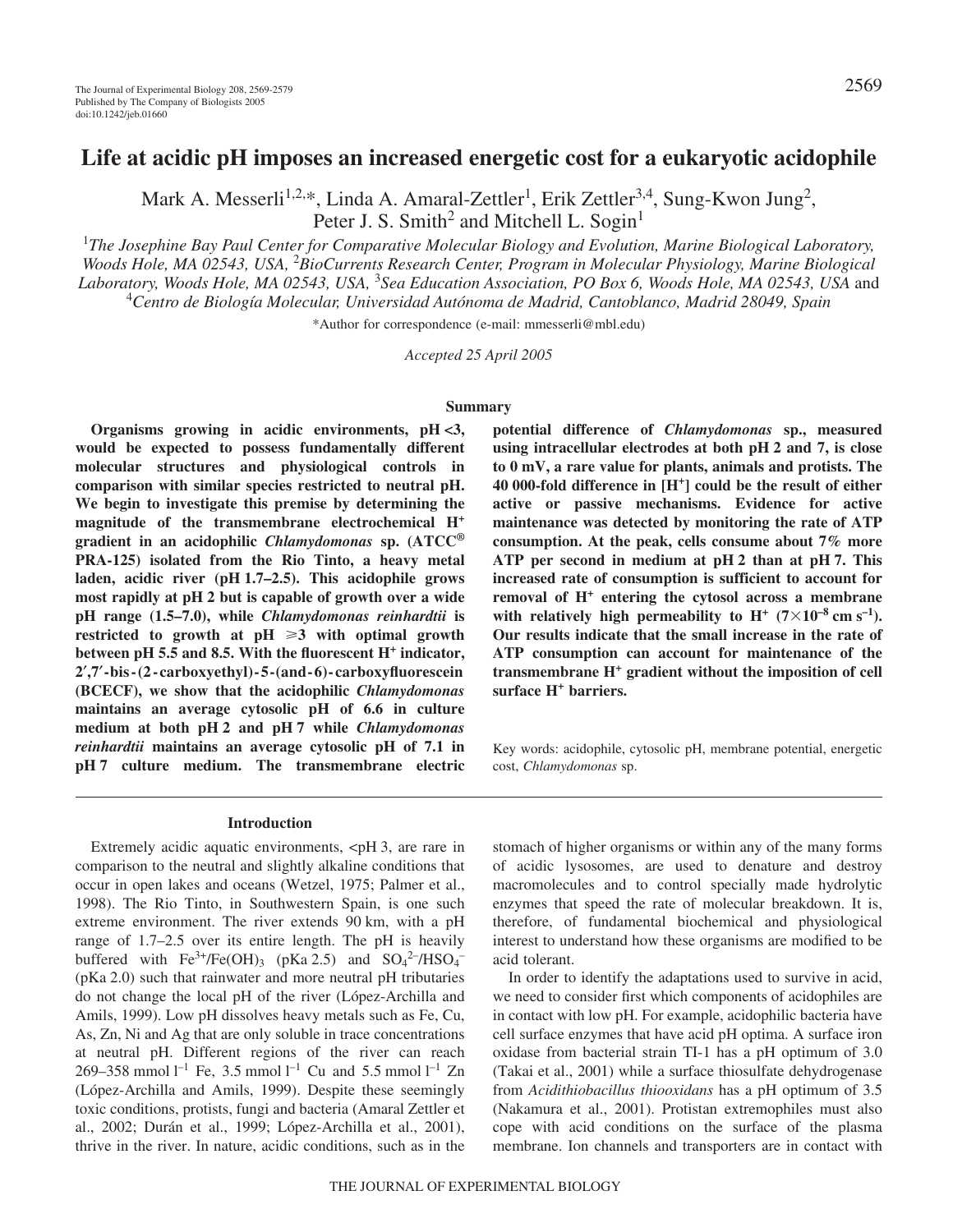the low pH of the extracellular medium and this would minimally require molecular modifications as compared to similar proteins from closely related species growing at neutral  $pH$ . In considering the transmembrane  $H^+$  gradient, the internal conditions are as important. There are conflicting reports of the cytosolic pH from acidophiles. *Cyanidium caldarium* (Beardall and Entwisle, 1984; Enami et al., 1986) and *Dunaliella acidophilum* (Gimmler et al., 1989), grown at extracellular pH of 2.1 and 0–1.0, respectively, maintain cytosolic pH of 6.6 and 7.0, respectively. In contrast, *Picrophilus oshimae* (van de Vossenburg et al., 1998), *Bacillus acidocaldarius* (Thomas et al., 1976), *Sarcina ventriculi* (Goodwin and Zeikus, 1987) and *Euglena mutabilis* (Lane and Burris, 1981) grown at  $pH$  0.8–4.0, 3.0, 3.0 and 2.8, respectively, are reported to maintain acidic cytosolic pH of 4.6, 5.5, 4.25 and 5.0-6.4, respectively. The methods used to determine the cytosolic pH of these later examples were a measure of total cellular pH, where the presence of acid-containing organelles could lead to more acidic estimates of cytosolic pH. Identification of cytosolic enzymes from these organisms that are optimally functional at acidic pH would support these measurements.

Maintenance of a neutral pH cytosol in an extracellular environment at pH 2 indicates that a  $10^5$ -fold [H<sup>+</sup>] gradient must exist across the plasma membrane. Apart from acidophiles, there are only a few other reported examples of such large H<sup>+</sup> gradients across cellular membranes, such as in the mammalian stomach  $(10^4$ - to  $10^6$ -fold) and the acidic vacuole in plant cells  $(10^5\text{-fold})$ . These H<sup>+</sup> gradients are achieved by a combination of active transport and low permeability to  $H^+$  (Boron et al., 1994; Muller et al., 1996). Maintenance of large, transmembrane  $H^+$  gradients would be an energetically costly endeavor if the membrane were relatively leaky to H+. Some measurements have shown that lipid bilayers are orders of magnitude less permeable to H+ at acidic pH than neutral pH (Gutknecht, 1984). Other measurements indicate that the difference at acidic pH is not so large. For example, the permeability of thermoacidophilic archeal membranes to  $H<sup>+</sup>$  show less than an order of magnitude difference between  $pH_6$  and  $pH_2.5$  and are only an order of magnitude less permeable than egg phosphatidylcholine membranes at neutral pH (Komatsu and Chong, 1998). These measurements have been made on purified lipid and are not representative of cellular membranes that contain about 50% protein, including water-filled ion channels, H<sup>+</sup>-cotransporters and other weakly acidic or weakly basic proteins that may increase permeability to  $H^+$ . Based on this information, we hypothesize that eukaryotic acidophiles have an increased energetic cost to survive at acidic pH due to the transmembrane H+ gradient, which may be orders of magnitude larger in the same unicellular organism growing at pH 2 *vs* pH 7.

In this study we characterize the electrochemical H+ gradient that exists across the plasma membrane of a eukaryotic acidophile at pH 2 and pH 7. Cytosolic pH was measured using the ratiometric fluorescent indicator 2′,7′-bis-(2-carboxyethyl)- 5-(and-6)-carboxyfluorescein (BCECF), and the plasma membrane potential difference was measured using

intracellular electrodes. We also monitored the relative metabolic activity of these organisms growing in environments at pH 2 and pH  $7$  by measuring  $O_2$  and ATP consumption in the dark to determine the energetic cost of living in acid.

### **Materials and methods**

## *Cell culture*

Clonal cultures of *Chlamydomonas* sp. (ATCC® PRA-125) from the Rio Tinto and *Chlamydomonas reinhardtii* (Carolina Biological Supply, Burlington, NC, USA) were grown in Modified Acid Medium (MAM; University of Toronto Culture Collection) consisting of (in mmol  $l^{-1}$ ): 3.8 (NH<sub>4</sub>)<sub>2</sub>SO<sub>4</sub>, 2.2  $KH_2PO_4$ , 2.0  $MgSO_4$ , 0.5 NaCl, 0.07 CaCl<sub>2</sub>, including trace metals (in  $\mu$ mol l<sup>-1</sup>): 46 H<sub>3</sub>BO<sub>3</sub>, 9.1 ZnSO<sub>4</sub>, 1.6 NaMoO<sub>4</sub>, 0.8 ZnSO<sub>4</sub>, 0.3 CuSO<sub>4</sub>, 0.2 CoCl<sub>2</sub> with 30.0 (Na<sub>2</sub>)EDTA and vitamins (in  $\mu$ g l<sup>-1</sup>) 1.0 B12, 1.0 biotin and 200 thiamine-HCl. A set of buffers at a final concentration of 10 mmol  $l^{-1}$  was used to maintain the different pH media. Sulfate served as a buffer at pH  $1$ ,  $1.5$  and  $2$ ; Hepes at pH  $3$ ,  $7$  and  $7.5$ ; DMGA  $(3,3$ -dimethylglutaric acid) at pH 4, MES at pH 5.5 and 6.5, and Bicine (N,N-Bis(2-hydroxyethyl)glycine) at pH 8.5. Media of neutral to alkaline pH were made by adding buffers and setting the pH with Tris base. Cultures were kept in an incubator under a 14 h:10 h light:dark photoperiod and maintained at 21°C with an irradiance of 56  $\mu$ E m<sup>-2</sup> s<sup>-1</sup>.

## *Relative growth rate measurements*

Instantaneous growth rates were acquired for both *Chlamydomonas* sp. and *Chlamydomonas reinhardtii* at different pH values in order to determine their pH tolerance. Instantaneous growth rate  $(r)$  is calculated as the difference between natural logarithms of chlorophyll fluorescence (*f*) at different points in time (*t*) during exponential growth according to the following equation:

$$
r = \left[\ln f(t_2) - \ln f(t_1)\right] / \mathrm{d}t \,,\tag{1}
$$

Chlorophyll was measured through excitation at 340–500 nm and emission >665 nm using a Turner Designs 10-AU fluorometer (Sunnyvale, CA, USA) with a red-sensitive photomultiplier tube. Culture tubes were gently vortexed to suspend cells uniformly before taking measurements each day near the end of the light cycle. 25 ml of fresh medium was inoculated with 0.5–1 ml of cultured cells to maintain cultures in exponential growth over a period of several weeks.

### *Cytosolic pH measurements*

The cell-permeant form of the ratiometric H<sup>+</sup>-indicator,  $2'$ ,7' - bis - (2 - carboxyethyl) - 5 - (and - 6) - carboxyfluorescein (BCECF) (Molecular Probes, Eugene, OR, USA), was used to measure cytosolic pH of *Chlamydomonas* sp. Cells were loaded with BCECF by incubation at pH2 with 10-12  $\mu$ mol l<sup>-1</sup> BCECF for 1 h, resulting in a final cytosolic concentration that gave a similar light intensity at the pHinsensitive wavelength as  $6 \mu$ mol  $l^{-1}$  dye held between two coverslips 10  $\mu$ m apart. Cells were rinsed  $3\times$  with culture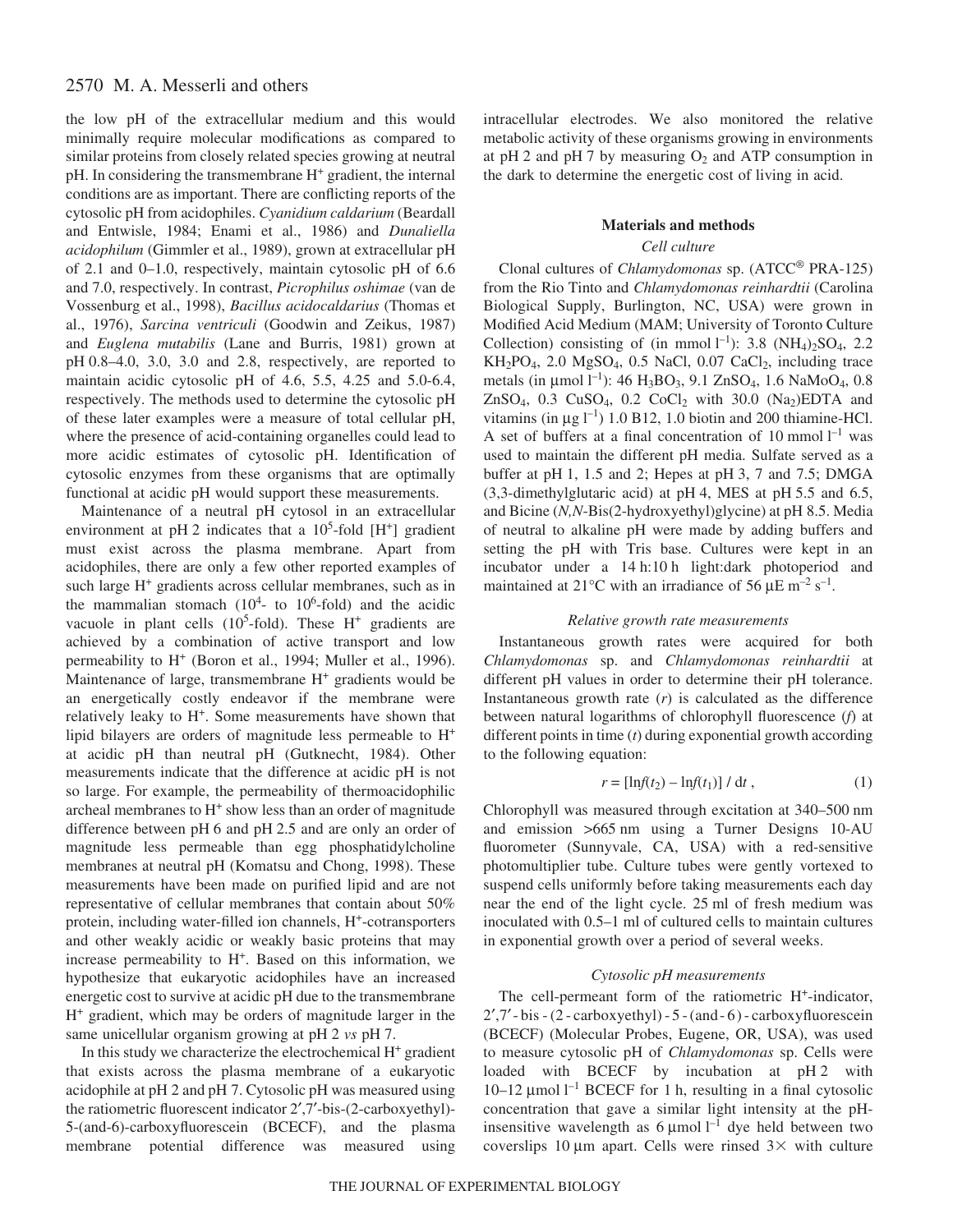medium, concentrated by centrifugation and resuspended in growth medium in order to remove the unloaded dye. A similar procedure was used to load the neutral growing *Chlamydomonas reinhardtii* (catalog no. WW-15-2041, Carolina Biological Supply, Burlington, NC, USA) as a positive control. *C. reinhardtii*, however, was loaded at pH 5 for the same amount of time. Imaging was performed on cells immobilized in 1% low temperature-gelling agarose (Boehringer Mannheim, Germany) on the bottom of small cultures dishes with a #0 coverglass bottom window. Images were acquired with a wide-field Attofluor RatioVision System (Rockville, MD, USA) coupled to a Zeiss 135 Axiovert inverted microscope. Images were collected through a  $\times 100$ , 1.3 N.A. lens using  $440\pm10$  nm and  $488\pm5$  nm excitation with  $525\pm12$  nm emission. The ratio of 488/440 was masked to remove background and out-of-focus light. At the BCECF excitation/emission wavelengths the chlorophyll contributed no autofluorescence. Image acquisition parameters were adjusted so that the small amount of autofluorescence contributed by the cells was no longer detected. The cytosolic  $pH$  is presented as the mean  $\pm$  s.e.m.

## *Calibration of fluorescent H<sup>+</sup> indicator*

*In vitro* calibration of BCECF was performed by loading 6 µmol  $l^{-1}$  BCECF in Fisher brand phosphate buffers pH 5-9 (Suwanee, GA, USA). A small volume of buffer,  $4.8 \mu l$ , was placed between one large  $#0$  coverslip and one  $22 \times 22$  mm coverslip so that the depth of buffer including dye was  $10 \mu m$ , to simulate the thickness of the cells. Images were collected as described above and the average ratio of the central 90% of the image was used to calibrate the settings.

*In vivo* calibrations were performed to confirm that the cytosolic pH indicator responded to changes in cytosolic pH in the same manner as the Fisher brand buffers. Standard calibration procedures using the ionophores valinomycin and nigericin did not collapse transmembrane  $K^+$  or  $H^+$  gradients in this organism at either neutral or acidic pH. As an alternative, we used weak acids and a weak base to change and clamp the cytosolic pH at different known pH values. The weak acids and base diffuse through the plasma membrane in their uncharged form, thus releasing (acid) or gaining (base)  $H^+$  within the cytosol. The neutral form of the weak acid or weak base will reach equilibrium inside and outside of the cell so that the cytosolic pH will reach equilibrium with extracellular pH. Carbonyl cyanide *m*-chlorophenylhydrazone (CCCP), a protonophore, was then used to eliminate small  $H^+$ gradients and charge build-up across the membrane. Acetic acid, pKa 4.76, was used at pH 5 and 6, *p*-nitrophenol, pKa 7.1, for pH 7 and ammonia pKa 9.2 for pH 8 and 9.

### *Membrane potential difference measurements*

Plasma membrane potential differences were measured for cells growing in MAM at  $pH_2$  and  $pH_7$  without trace elements or vitamins. The cell holding chamber consisted of two  $24\times60$  mm coverslips spaced 3–3.5 mm apart by three standard sized microscope slides at each end, allowing culture

medium to be held between the two coverslips for several hours. The chamber allowed us to position a holding pipette and recording electrode parallel to the microscope stage. A large-tip holding pipette was fire polished to just under  $10 \mu m$ outer diameter. Culture media and cells were drawn into the holding pipette such that cells larger than  $10 \mu m$  could not enter and were held at the tip of the pipette. Plasma membrane potential differences were measured using 1.5 mm outer diameter theta glass. These electrodes were pulled to resistances of 60–90 M $\Omega$  when 1 mol l<sup>-1</sup> KCl was used both as backfill and outside the pipette. Current–voltage (*I*–*V*) relationships were generated with these electrodes to ensure that the cells had been impaled. Intracellular recordings were acquired with Axoclamp 2B controlled with Pclamp 9 (Axon Instruments, Union City, CA, USA). The theta glass was backfilled with 50 mmol  $l^{-1}$  K<sub>2</sub>SO<sub>4</sub> during recordings. Only measurements from cells that showed flagellar and contractile vacuole activity before and during impalement were used. To increase the chance of a successful impalement, larger cells were selected for these experiments by filtration through an 8 µm Nuclepore filter (Pleasanton, CA, USA). Cells were resuspended from pH 2 medium into pH 7 medium, giving a final pH of  $6.7$ . After impalement at pH  $6.7$ , the holding pipette was removed and recordings were collected while the cell was impaled on the measuring electrode. An ISMATEC IPC 8 channel peristaltic pump (Glattbrugg-Zürich, Switzerland) was used to exchange pH 6.7 medium with pH 2 medium and then pH 7 medium. Membrane potential differences and *I*–*V* curves were collected at both pH 2 and pH 7. All membrane potential differences are presented as the mean  $\pm$  S.E.M.

### *Measuring O2 consumption*

O2 consumption was measured using a miniaturized Whalen-style polarographic probe combined with spatial self-referencing, a signal-to-noise enhancement method. The self-referencing polarographic  $O_2$  electrode, described by Jung et al. (1999), consists of a recessed platinum reactive surface in the tip of a  $2-3 \mu m$  opening glass microelectrode. Oxygen is reduced at the Pt surface polarized between –0.6 to  $-0.8$  V. In pH 2 medium the current used to maintain the  $-0.8$  V was so great that it saturated the amplifier. The current was brought into range by using a Pt wire reference electrode rather than the Ag/AgCl reference described in the original publication. The Pt wire reference was used at both acidic and neutral pH. Electrodes were polarized using an Ionview amplifier with a polarographic headstage running Ionview software (BRC, Woods Hole, MA, USA). Oxygen consumption could not be measured reliably from single cells so cells were immobilized in 1% low-temperature-gelling agarose (Boehringer Mannheim, Germany) in order to measure consumption from a population of cells at a density between  $10^{10}$ – $10^{11}$  cells l<sup>-1</sup>. After mixing an equal volume of cells in medium with 2% agarose the mixture was taken up into a 1.5 mm diameter capillary glass and allowed to cool before pushing the molded agarose cylinder back into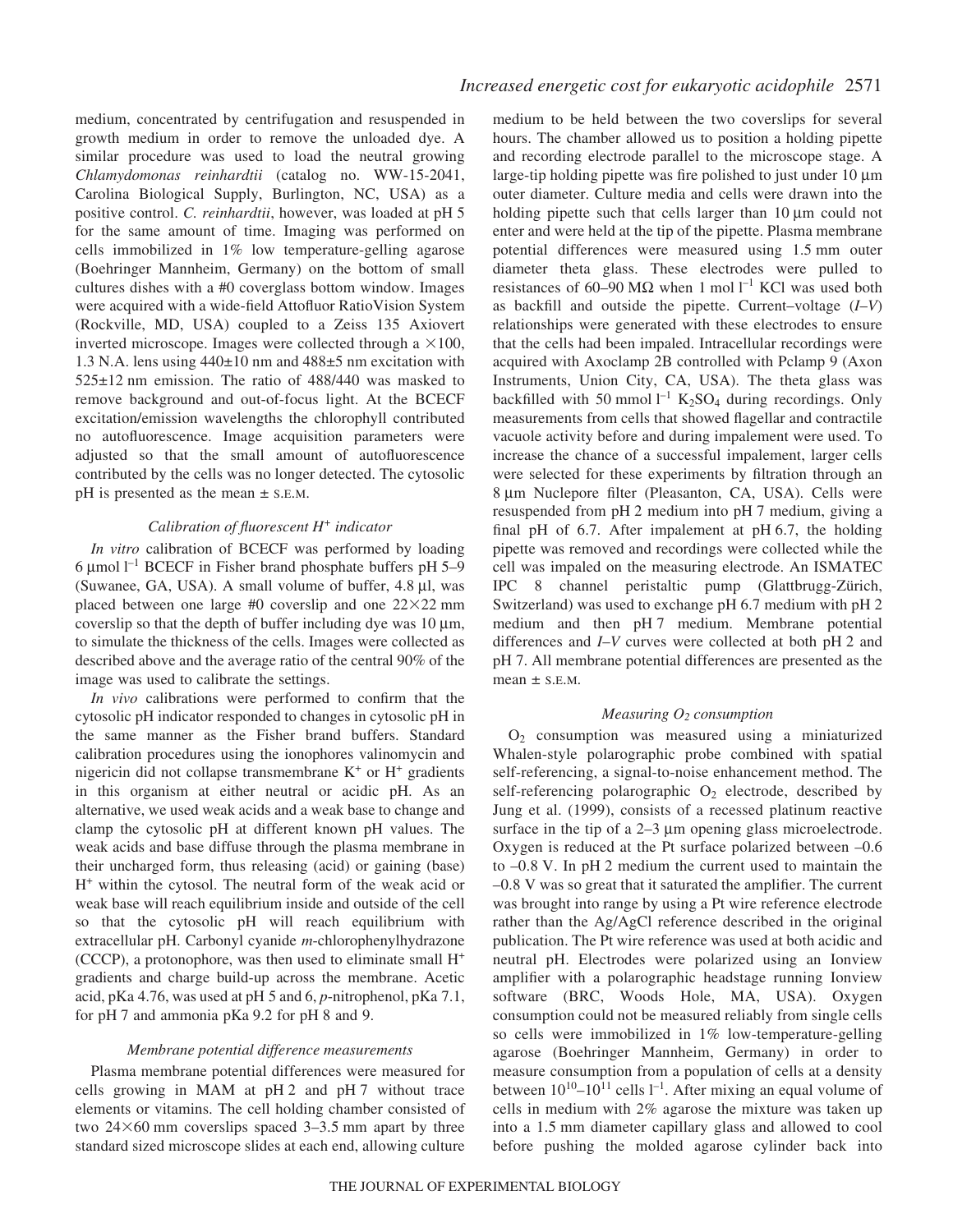the medium. Measurements were taken within an hour. Movement of gels between solutions of different pH resulted in pH gradients near the surface of the gels that disappeared within 30 min. This prevented us from measuring  $O_2$ consumption within 30 min after transfer to different pH medium but allowed the pH in the core of the gel to reach the pH of the bath. The agarose did not appear to harm the cells as they continued to divide, embedded within the agarose, for weeks. Measurements of  $O_2$  consumption were made on cells in a simplified culture medium consisting of MAM without trace elements or vitamins. Sulfate was used as the pH buffer at pH  $2$  while Hepes was used as the pH buffer at pH  $7$ , as described above. Measurements were performed at ambient temperature,  $23^{\circ}$ C and in the dark to eliminate  $O_2$  efflux due to photosynthesis.

## *Monitoring ATP consumption*

Cells normally cultured at pH 2 were transferred to pH 7 medium, concentrated, and washed 3 times with pH 7 medium. Azide-treated cells were incubated for 15 min in 159 µmol  $l^{-1}$  azide, at pH 7. This resulted in 1 µmol  $l^{-1}$  of cell-permeant azide, hydrazoic acid, pKa 4.7, based on the following equation  $AH=[A]/[(K_a/[H^+])+1]$ , a rearrangement of the  $K_a$  equilibrium expression, where AH is protonated weak acid and [A] is the total concentration of weak acid. A tenfold lower concentration of azide did not have an effect on ATP levels while a tenfold higher concentration resulted in greater than 50% loss of ATP. After loading, cells were rinsed 6 times to lower the extracellular hydrazoic acid concentration to less than 2 nmol  $l^{-1}$  and then dispensed into pH 2 and pH 7 media so that the final concentration of cells matched the controls. Control samples were dispensed into pH 2 and pH 7 media from the first cell concentration step in pH 7 medium.

Total cellular ATP measurements were performed using the Promega ENLITEN kit (Madison, WI, USA) based on the ATP-dependent light output of the Luciferin/Luciferase reaction. Photons were counted with a Zylux FB12 Tube Luminometer (Zylux Corporation, Maryville, TN, USA) averaging counts for 10 s after a 2 s delay. We collected and averaged three 10 s readings from each sample. Luminometer dark counts averaged 15 relative light units (RLU) while counts due to the presence of the Luciferin/Luciferase alone gave a range of 50-400 RLU. Signals from samples ranged between  $10^4$ -10<sup>6</sup> RLU. Cell samples were processed by combining  $250 \mu l$  of cells in native medium with  $250 \mu l$  of 10% trichloroacetic acid (TCA) to lyse cells and inactivate ATPases. After brief vortexing the sample was left at room temperature  $(23^{\circ}C)$  for 10 min before vortexing again. The sample was neutralized by adding  $10 \mu l$  of lysate to  $40 \mu l$  Trisacetate buffer, pH 8.5. After brief mixing with the pipette tip,  $10 \mu$ l of this sample was combined with 90  $\mu$ l of enzyme and buffer provided in the kit, mixed by pipetting and immediately placed in the luminometer counting chamber. This method diluted the initial sample 100-fold, yielding measurements from  $10^5 - 10^6$  cells.

### **Results**

### Chlamydomonas *sp. is not an obligate acidophile*

*Chlamydomonas* sp. and *Chlamydomonas reinhardtii* were placed in different pH media to determine their ability to adapt and grow at a range of external pH from 1.0 to 8.5. The *Chlamydomonas* sp. culture was maintained in MAM at pH 2 and pH 6.0 for at least 4 months while *C. reinhardtii* was maintained in pH<sup>7</sup> MAM before starting the experiment. *Chlamydomonas* sp. kept in long-term culture at pH 2 was used to inoculate freshly prepared pH  $1, 1.5, 2, 3$  and 4 MAM, while cells from long-term culture at pH 6.0 were used to inoculate freshly prepared pH 5.5, 6, 6.5, 7, 7.5, 8 and 8.5 MAM. *C*. *reinhardtii* from pH 7 MAM was used to inoculate all culture media used. Fig. 1 shows the average instantaneous growth rate (change in chlorophyll fluorescence/day) during the exponential phase of growth for both *Chlamydomonas* sp. and *C. reinhardtii*, performed in triplicate. *Chlamydomonas* sp. did not grow at pH  $1.0$ , 7.5, 8.0 or 8.5, but maintained relatively high growth rates between  $pH$  1.5–6.0 with growth rates dropping off at  $pH\ 6.5$  and 7.0. Peak growth was the same between pH  $2.0-6.0$ . Cells growing at pH 1.5 for 1 week were transferred to pH 1.0 MAM without measurable growth. *C*. *reinhardtii*, grown in the same media, did not grow at pH 2 and showed highest growth between pH 5.5–8.5. This indicates that the medium was not toxic, at least to a neutral growing organism.

## *In pH 2* Chlamydomonas *sp. maintains near neutral cytosolic pH*

The cytosolic pH of the neutral growing *C. reinhardtii* and the acidophilic *Chlamydomonas* sp. were determined by monitoring the fluorescence intensity of the cell-permeant H+ indicator, BCECF. The mean cytosolic pH of *C. reinhardtii*



Fig. 1. Instantaneous growth rate of *Chlamydomonas* sp. (filled squares, solid line) and *Chlamydomonas reinhardtii* (open squares, broken line) at different pH values, measured as change in chlorophyll fluorescence per time elapsed; see Materials and methods. The acidophilic *Chlamydomonas* sp. does not grow at pH=1.0 or ≥7.5. Growth at pH 2 is not significantly different from growth at pH 3, 4, 5.5 or 6.0 (*t*-tests, *P*>0.2 for all). *C. reinhardtii* does not grow at pH 2 and has lower growth at pH 3 and 4 but is growing faster than *Chlamydomonas* sp. at pH  $\geq$ 6.0. Values are means  $\pm$  s.e.m. (*N*=3).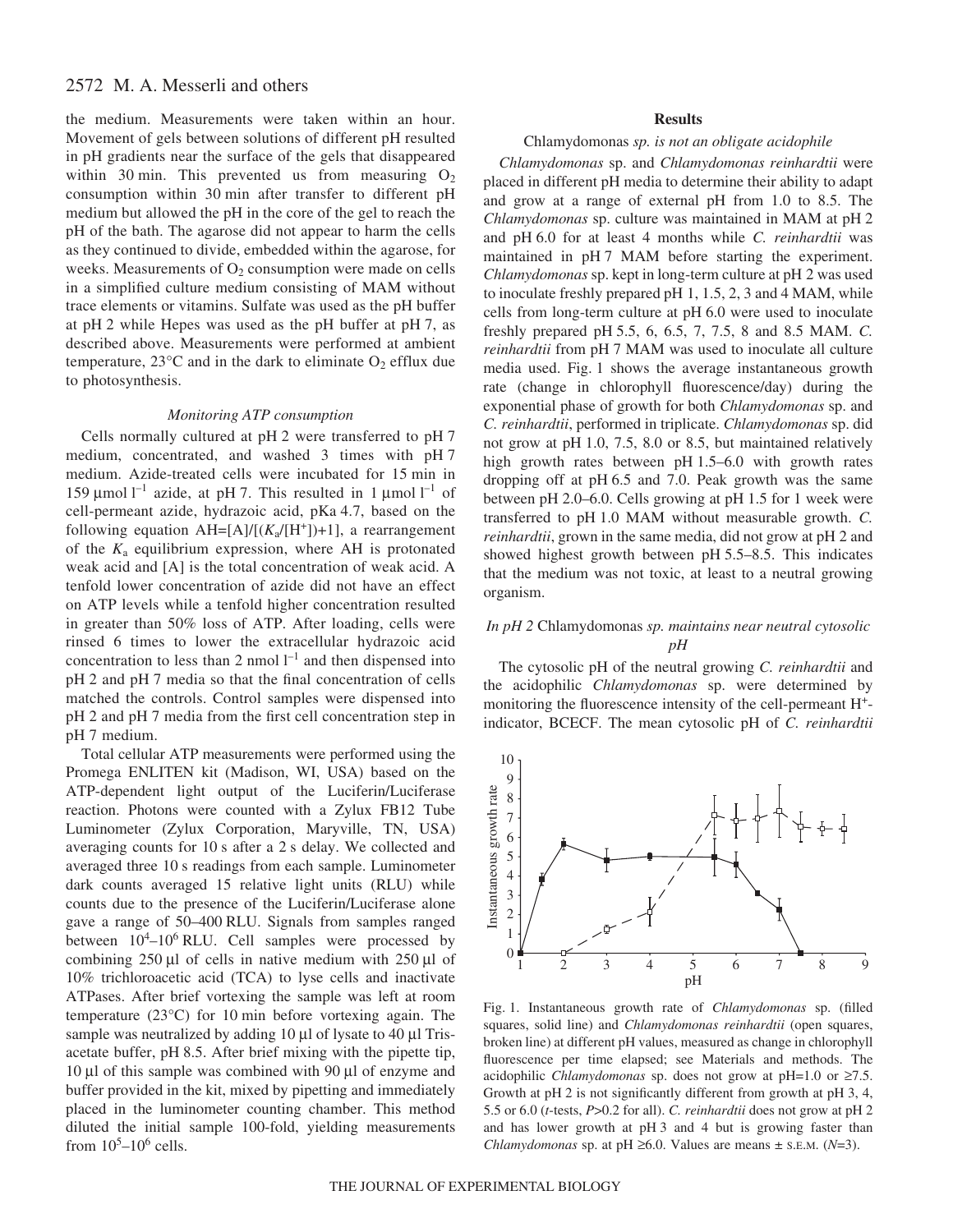was found to be  $7.1\pm0.1$  ( $N=17$ ) in pH 7.0 medium. This value is similar to the cytosolic pH of *C. reinhardtii* reported by Braun and Hegemann (1999) growing at extracellular pH 7.4. The mean cytosolic pH of *Chlamydomonas* sp. growing at pH 2 is 6.6±0.1 (*N*=28), range 6.2–7.3. The cytosolic pH range measured is within the linear range of BCECF, pH 6–8. Fig. 2A shows a transmitted light picture of the acidophilic alga. Fig. 2B displays a sample of fluorescence images from three different cells loaded with BCECF, with 488 nm as the  $H^*$ -sensitive wavelength and 440 nm as the  $H^*$ -insensitive wavelength. The dye distribution is not punctate in either the individual image pairs or the resultant ratio image, indicating that compartmentalization of the dye is not an obvious problem. The *in vitro* and *in vivo* calibration curves are shown in Fig. 3 with a histogram showing the average cytosolic pH of 28 cells of *Chlamydomonas* sp. growing in pH 2 medium. An example of an *in vivo* calibration recording is shown in Fig. 4. Initially, the cytosolic pH was measured at extracellular pH 2, the region of the curve between arrows A and B. The pH 2 medium was exchanged with pH 7 medium using a flow system. The beginning of medium exchange is indicated by arrow B. This did not have any effect on the cytosolic pH. Addition of the  $H^+$  ionophore CCCP at pH 7 (arrow C) led to a neutralization of the slightly acidic cytosolic pH. After reaching pH 7 there was a slight acidification before pH 5 medium was added. This is most likely due to the effects of



Fig. 2. (A) Transmitted light image of *Chlamydomonas* sp. isolated from the Rio Tinto. (B) Pseudocolored images of BCECF fluorescence in *Chlamydomonas* sp. The color bar to the right indicates relative pixel intensity. Imaging parameters were adjusted to eliminate low-level autofluorescence and to reduce exciting light intensity. The distribution of dye in the  $488 \text{ nm}$  (H<sup>+</sup>-sensitive) is similar to the distribution of dye in the  $440~\text{nm}$  (H<sup>+</sup>-insensitive). Also the distribution of the dye is relatively homogenous. The ratio pairs show homogenous intensity except near the edges where the signal to noise ratio of the ratioed pixel intensity will decrease due to lower signals in the raw images. Scale bar,  $10 \mu m$ .



Fig. 3. Mean cytosolic pH histogram of *Chlamydomonas* sp., together with *in vivo* and *in vitro* calibration curves for BCECF, expressed as ratio of fluorescence intensities (pH sensitive/insensitive wavelengths). The calibration curves remain linear between pH 6 and 8. Weak acids and a weak base were used to clamp the cytoplasmic  $pH$  to ensure that the dye retained its  $H<sup>+</sup>$  binding characteristics in the cells.

CCCP on mitochondria and release of  $H^+$  from acidic organelles into the cytosol. The medium was exchanged with pH 5 medium containing 10 mmol  $l^{-1}$  acetic acid, beginning at arrow D. This caused the cytosolic pH to be clamped at pH·5 (see Materials and methods). Following the pH 5 clamp, the **A** cytosolic pH was clamped at pH 9 when the pH 5 medium was



Fig. 4. An example of an *in vivo* BCECF calibration record, obtained by manipulation of cytosolic pH, expressed as ratio of fluorescence intensities (pH sensitive/insensitive wavelengths). A weak acid and weak base were used to clamp the cytosolic pH at 5 and 9 while a H+ ionophore was used to collapse the pH gradient at pH 7. The cytosolic pH is reported from a single *Chlamydomonas* sp. originally in pH·2 medium (arrow A) and then transferred to  $pH<sub>7</sub>$  medium starting at arrow B. A  $H^+$  ionophore was added (arrow C) to collapse the transmembrane pH gradient. A slight acidification occurred just before the medium was exchanged with pH 5 medium containing 10 mmol  $l^{-1}$  acetic acid. Once the cytoplasmic pH had stabilized, the medium was exchanged with pH 9 medium containing  $10$  mmol  $l^{-1}$ ammonia. This raised the cytoplasmic pH to 9 (arrow E), leading to a full-range calibration for the pH indicator *in vivo*.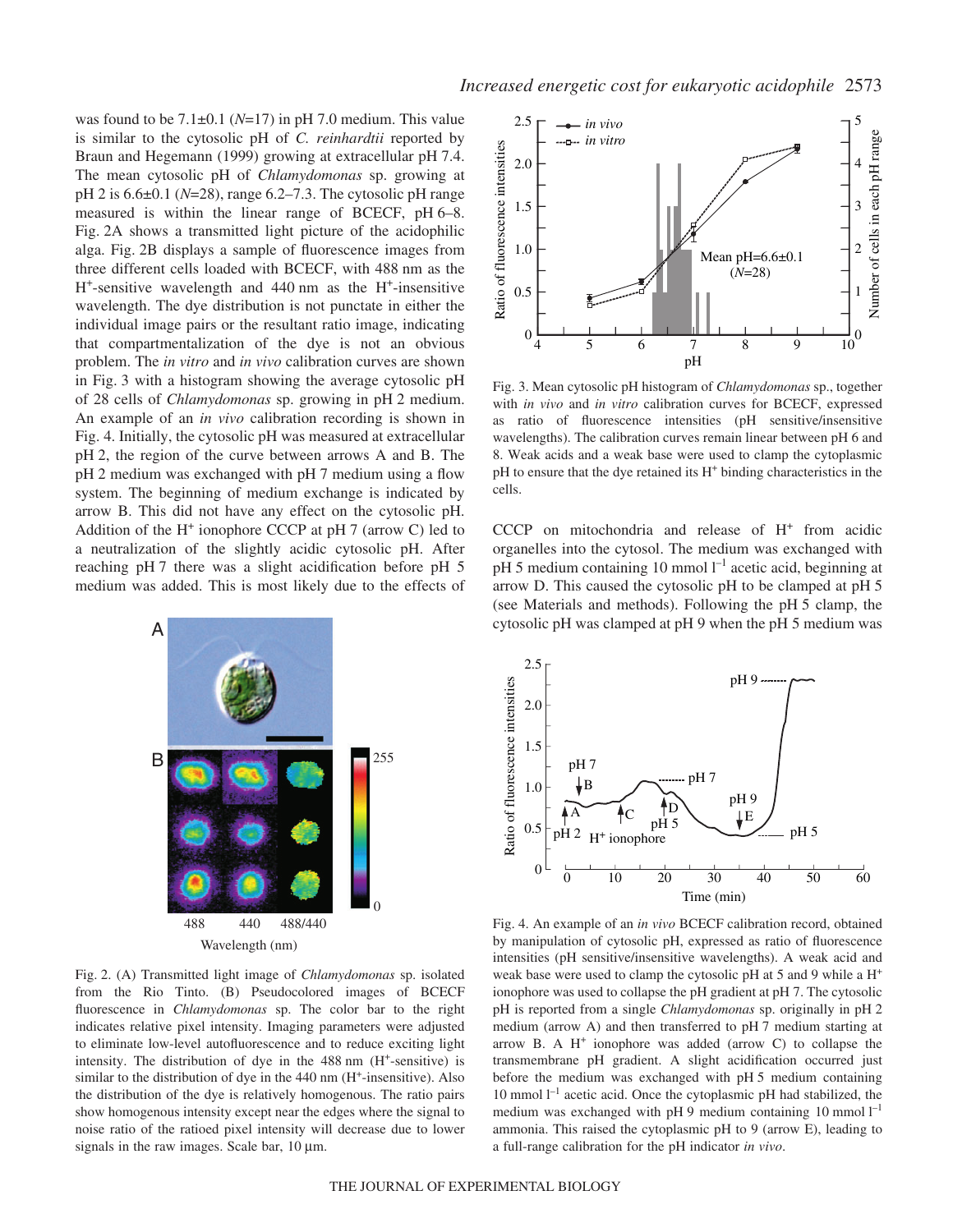exchanged with pH 9 medium containing  $10$  mmol  $l^{-1}$ ammonia, beginning at arrow E. These calibrations were repeated in five different cells with additional measurements acquired from two cells having the cytosolic pH clamped at 6 and 8, to complete the linear range of the dye as shown in Fig.  $3$ .

## *Acidophile membrane potential difference is close to zero*

The transmembrane electrochemical  $H^+$  gradient normally comprises both concentration and electrical differences across the plasma membrane. The electrical component was characterized in the acidophile using intracellular recordings. Theta-glass, double-barreled microelectrodes were used to measure the membrane potential difference and also to clamp the membrane voltage to generate *I*–*V* plots. When the backfilling solution was  $1-3$  mol  $l^{-1}$  KCl, impalements often led to ejection of flagella and cell swelling. The number of successful impalements increased when the backfill was changed to 50 mmol  $K_2SO_4$  as used in small fungi cells (Blatt and Slayman, 1983), with the pH set to 6.8. Larger cells growing at pH 2 were selected by filtration, suspended in a larger volume of  $pH7$  medium (final  $pH6.7$ ) and impaled. Cells showing flagellar activity were selected for impalement. At the higher magnification used for impalement, contractile vacuole activity could be identified. Only cells showing flagellar and contractile vacuole activity before and during impalement are reported. After impalement a flow system was used to change the pH of the medium to pH 2 and then back to pH 7 while monitoring the membrane potential difference. The membrane potential difference immediately after impalement at pH 6.7 was  $-3.3\pm2.6$  mV, and increased to  $+20.8\pm2.3$  mV upon exchange to pH 2 medium, returning to  $-3.6\pm1.8$  mV ( $N=8$ ) when cells were further exposed to pH 7 medium. The large change in pH affected the surface charge on the recording electrode glass and contributed an artifactual error to the measured potential difference. This error was measured by keeping the tip potential constant through immersion in pH 7 medium in a holding pipette and then exchanging the medium with a flow system over the immersed shaft of the recording electrode. Exchange of the medium from pH 7 to pH 2 gave rise to an increase of  $+22.2\pm0.6$  mV ( $N=4$ ) electrodes) in the measured potential despite the fact that the tip of the electrode was kept in the same medium. When this artifact is removed from the measurement of the membrane potential differences recorded from cells at pH 2, the measured membrane potential difference is  $-1.5\pm2.3$  mV.

The *I*–*V* relationship of the cells was determined under these conditions to ensure correct placement of the microelectrode. At pH 7, cells showed smaller inward and outward currents compared to cells at pH 2. Fig. 5A,B shows representative current traces from a *Chlamydomonas* sp. at pH 7 and pH 2, respectively. Currents were recorded at voltages  $\pm 100$  mV about the measured potential difference. Fig. 5C shows the mean currents for seven cells, normalized for cell size, including the corrected voltage offset at pH 2. Impaled cells were best modeled as ovoid with an average length of 12  $\mu$ m

and width of  $10 \mu m$ . Surface area due to flagella was not included. Cell conductance changes linearly at negative holding potentials but rises more rapidly with increasing voltage at positive holding potentials.

## *O2 consumption is not measurably different between pH 2 and pH 7*

We hypothesized that maintenance of the large transmembrane H<sup>+</sup> gradient at pH 2 would require more energy than the smaller one at pH 7.0. Real-time  $O_2$  consumption in the dark was used as an indirect method for measuring energy



Fig. 5. Current–voltage (*I*–*V*) relationships acquired from acidophilic *Chlamydomonas* sp. at pH 7 and pH 2. (A,B) Current recordings obtained at  $\pm 100$  mV, acquired from the same acidophile at external pH 7 (A) and pH 2 (B). (C) Summary *I*–*V* plot from seven acidophiles normalized to cell surface area. The currents at pH 2 (open circles) are shifted to more negative potentials to correct for the change in glass charge during the change in extracellular pH. Inward currents are linearly proportional to the change in membrane potential and are greater at pH 2 (open circles) than at pH 7 (filled squares). Outward currents rise more rapidly with voltage than inward currents, as displayed by the difference between the plotted lines and the dotted lines representing a continuation of the slope of the inward currents. Values are means ± S.E.M.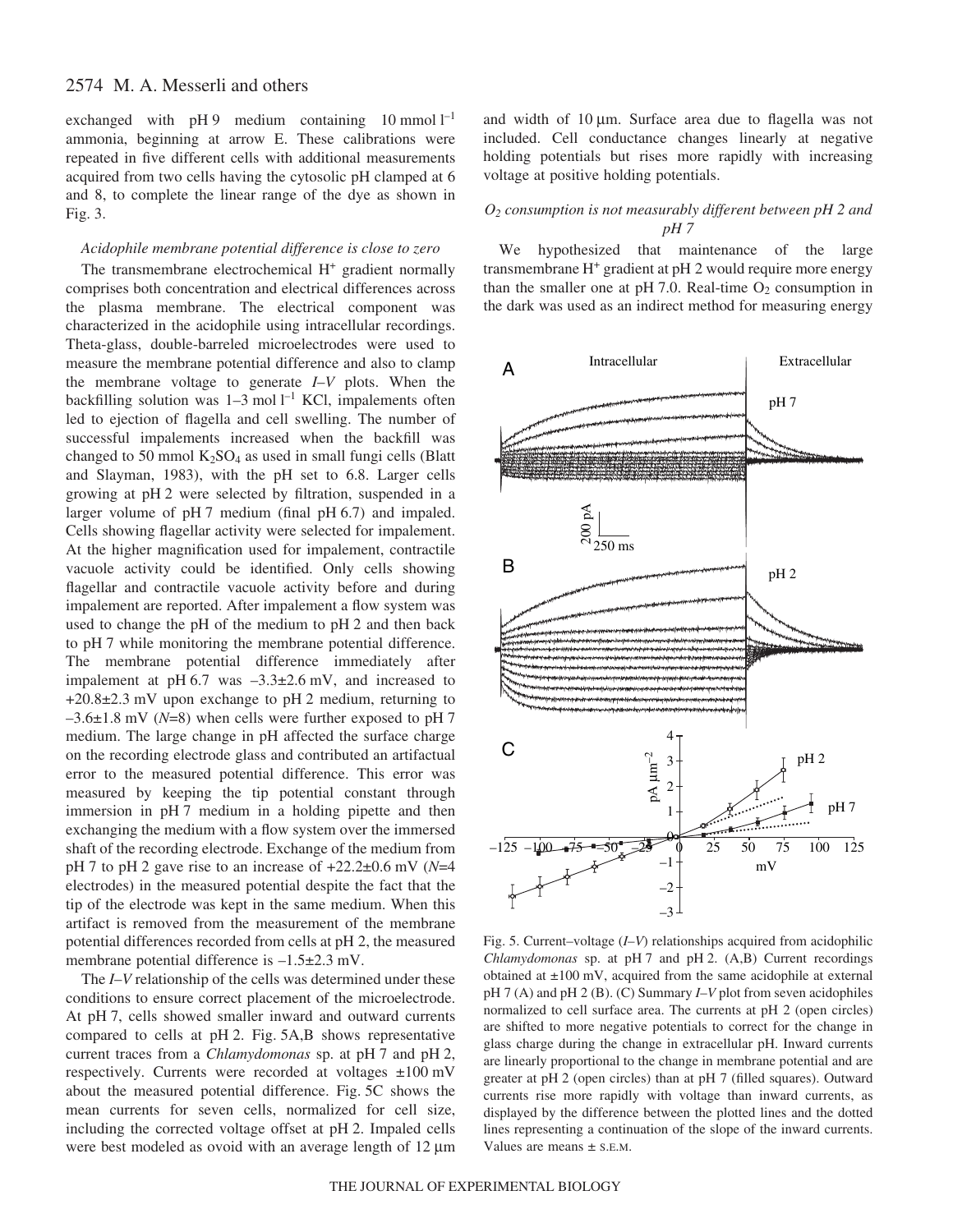demands at different pH. Measurements were the average of 5 min of  $O_2$  consumption. Using the measurement of the  $O_2$ concentration between two points along a path orthogonal to the agarose cylinder, we calculated the  $O_2$  flux *J* according to the Fick equation,  $J=-D(dC/dx)$ , where *D* is the diffusion coefficient of  $O_2$  (2.5×10<sup>-6</sup> cm<sup>2</sup> s<sup>-1</sup>), *C* is the concentration difference between the two points  $(x)$  30  $\mu$ m apart. The differential concentration is calculated as the differential current *I* measured between the two points of excursion by the acquisition software and divided by the slope *S* of the calibration curve, d*I*/*S* yielding the working Fick equation  $J=-D(dI/Sdx)$ . There was no significant difference in  $O_2$ consumption for a population of cells in  $pH_2$  medium  $(2.8\pm0.2~\text{pmol cm}^{-2}~\text{s}^{-1})$  compared to the same population in pH 7 medium  $(3.1\pm0.2 \text{ pmol cm}^{-2} \text{ s}^{-1})$ ; paired *t*-test, *P*>0.07,  $N=12$ ). There was also no difference 1 h later when cells had been transferred back to pH 2 medium (3.2 $\pm$ 0.2 pmol cm<sup>-2</sup> s<sup>-1</sup>) from pH 7 (3.5±0.1 pmol cm<sup>-2</sup> s<sup>-1</sup>; paired *t*-test, *P*>0.15, *N*=6). Integrating the  $O_2$  influx over the surface of the agarose log from a known density of cells we calculated that the average  $O_2$  consumed by a single cell at pH 2 is  $5.7\times10^{-18}$  mol  $O_2$  s<sup>-1</sup>.

## *Acidic conditions increase ATP consumption*

Measuring  $O_2$  consumption as a relative indicator of metabolic cost was a coarse method, as cells can generate ATP by other means without consuming  $O_2$ , and other cellular

Fig. 6. (A) Relative amounts of cellular ATP over time. Control measurements (filled squares) are displayed as the ratio of cellular ATP in cells placed at pH 2 and pH 7. There is no significant difference in ATP between the cells for at least 1 h. After 105 and 165 min, there is a 17% and 10% increase in the ATP ratio, respectively, which is due to a decrease in ATP levels in the cells at pH 7. Open squares, ratio of the relative amount of ATP in azide-treated cells. Filled circles, normalization of the relative amount of cellular ATP in azide-treated and control cells. There is a significant decrease in cellular ATP in azidetreated cells in  $pH_2$  medium at 5, 25, 45 and 65 min. At 105 and 165 min, ATP levels have recovered in the cells growing in  $pH_2$  so that there is no longer a significant difference between the cells growing at pH 2 and pH 7. (B) Rate of change of the relative amounts of ATP in azide-treated cells at pH 2 and pH 7. The difference is plotted as the percent of the total cellular ATP pool at the middle time point between the two measuring points in A (filled circles). Relatively higher ATP consumption occurs for nearly 40 min, after which time the cells in  $pH 2$ medium produce relatively more ATP. At 135 min the rate of ATP change is nearly the same in cells growing at pH 2 and pH 7. The greatest rate of consumption was 0.027% of the total cellular ATP pool per second. This was the average for the first 5 min of measurement in A (filled circles), plotted here at 2.5 min.

enzymes consume  $O_2$  without producing ATP. A more sensitive method for determining the differences in metabolic cost was to measure the rates of ATP consumption at pH 2 and pH 7. As the total cellular ATP is the difference between ATP production and ATP consumption, we loaded cells with sodium azide, an electron transport inhibitor, to arrest ATP production, and then followed the rate of ATP consumption by cells at pH 2 and pH 7. According to our hypothesis, cells in pH 2 medium should consume their cellular ATP pool more quickly than cells growing in pH 7 medium. After incubating cells in azide for 15 min, then rinsing away the azide, cells were moved to fresh medium buffered at pH 2 and pH 7 and the total cellular ATP levels were measured over time. Both groups of azide-treated cells showed an average 30% reduction in the total amount of ATP compared to the levels in untreated controls perhaps due to cell death within the population. The ATP standard curve gave an average 8.3±0.4-fold increase in light emission per order of magnitude increase in ATP concentration. We found that, on average, cells growing at pH 2 contain  $5.2 \times 10^9$  molecules ATP/cell (*N*=10 populations of cells). A summary of the time course of changes in cellular ATP levels is displayed in Fig. 6. All data are shown as the ratio between paired groups to eliminate variation between experiments due to the loss of enzyme activity over time and differences in cell density. The first time point is taken just less than 5 min after the shift to  $pH_2$  and  $pH_7$  medium. The

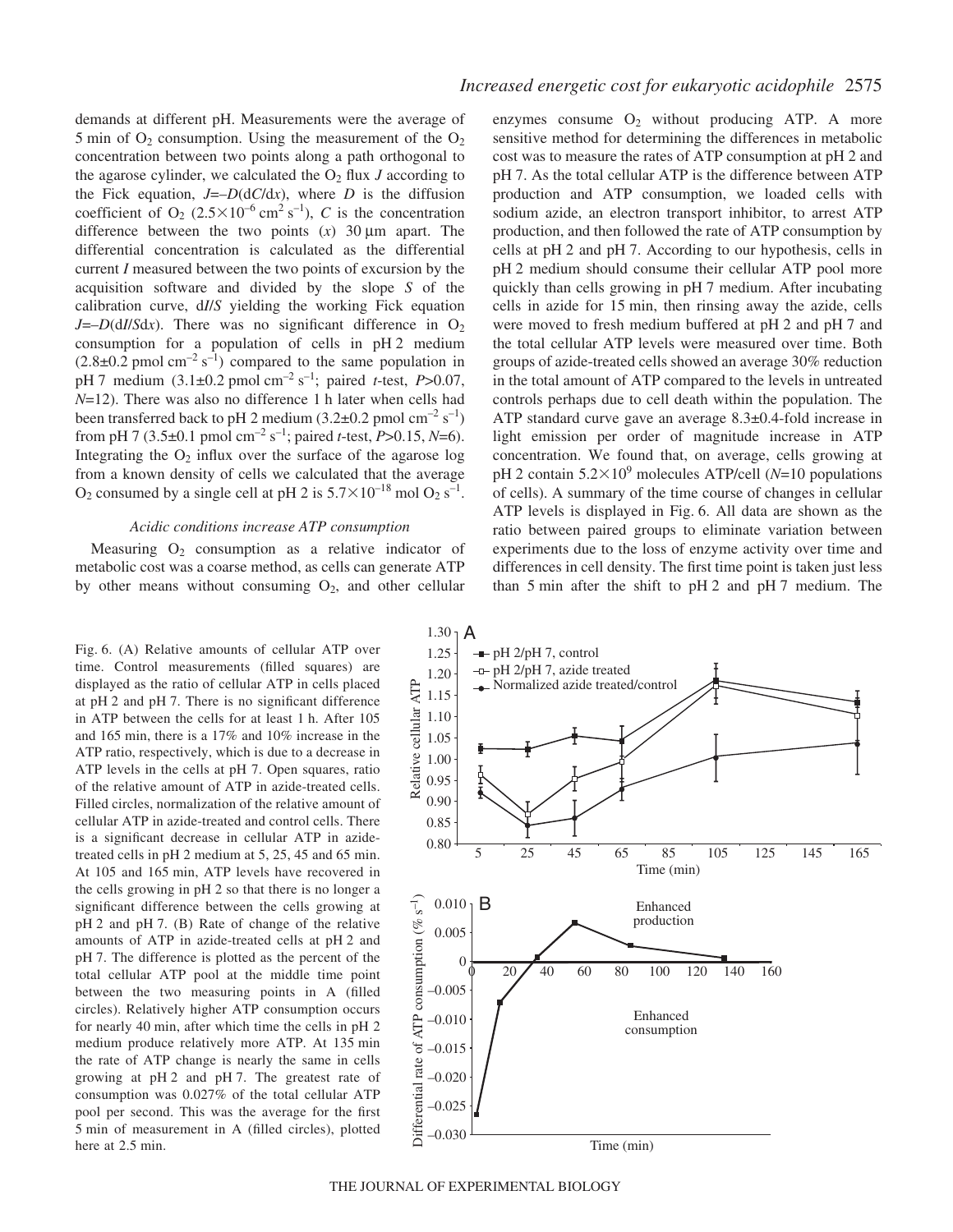control curve (filled squares) in Fig. 6A is the ratio of the ATPdependent light emission from cells in pH 2 medium to cells in pH 7 medium. Neither control group was treated with azide. There was no significant difference in ATP levels between cells growing in  $pH_2$  compared to  $pH_7$  for the first 65 min after moving to a different pH (*P*>0.2, 0.5, 0.4, 0.2 for 5, 25, 45 and 65 min, respectively,  $N=10$ ). However, at 105 min and 165 min there was, relatively, 17% and 10% more ATP measured from cells in pH 2 than pH 7. The raw data show that this is due to a decrease in ATP levels in cells at  $pH7$ . The second curve (open squares) in Fig. 6A shows the ratio of the ATP levels of cells at both pH treated with azide while the third curve (circles) is the normalization of the ratio of azide-treated cells to their control pH group for each trial.

We now consider only the normalized ATP curve (circles). There is an 8% decrease in the total cellular ATP of azidetreated cells at pH 2 compared to azide-treated cells at pH 7 between 0 and 5 min (*P*<0.001; paired *t*-test, *N*=7). ATP levels decrease further in pH 2 at 25 min after transfer, where cells have  $16\%$  less ATP than cells growing at pH 7 ( $P<0.002$ ). Recovery of ATP levels begins to occur at 45 min and is obvious by 65 min after treatment with azide, when ATP levels are only 14% and 7% less than in cells growing at pH 7 (*P*<0.02 and 0.03, respectively). ATP levels have fully recovered in cells growing at pH 2 by 105 and 165 min to the extent that there is not a significant difference in ATP between cells in pH 2 and pH  $7$  ( $P > 0.3$  for both). Fig. 6B shows the rate of change of ATP levels, which is the slope of the normalized curve in Fig. 6A. We assume that there is no difference in the amounts of cellular ATP for azide-treated cells at *t*=0 such that the normalized curve is equal to 1 at  $t=0$ . In Fig. 6B the slopes of the individual segments of the normalized curve in Fig. 6A are plotted midway between the original time points. Negative values indicate a faster rate of ATP depletion while positive values indicate a faster rate of ATP production. The greatest rate of ATP depletion occurred as soon as the azide-treated cells were moved to pH 2. ATP decreased until about 30 min, after which time it slowly increased until the ATP levels in the pH 2 grown cells matched the ATP levels in the pH 7 cells. As azide is a weak acid it begins diffusing out of the cells as soon as it has been removed from the extracellular medium. The loss of azide from the cytosol makes it possible for the cells placed in pH 2 medium to recover their cellular ATP levels. This implies that the most accurate measurement of the difference in ATP consumption occurs at the beginning of the recording, when ATP production is most effectively inhibited.

#### **Discussion**

Unlike previously characterized eukaryotic acidophiles such as *Cyanidium caldarium* (pH 0–4; Doemel and Brock, 1971) or *Dunaliella acidophila* (pH 0.4–2.0; Fuggi et al., 1988), *Chlamydomonas* sp. is able to grow over a wide range of pH from  $1.5-7.0$  (Fig. 1). The permissive pH range ends abruptly below pH 1.5 and above pH 7.0. Below pH 1.5 the osmotic concentration of the medium may become an important factor.

Cells plasmolyze when shifted from medium at pH 2 to pH 1. Growth still did not occur when cells that had acclimated to growth at pH 1.5 were inoculated into medium at pH 1.0. *C*. *reinhardtii*, commonly grown in neutral pH, did not grow at pH 2, and optimal growth occurred at  $pH \ge 5.5$ .

There could be many reasons for the lack of growth of *Chlamydomonas* sp. above pH 7.0, including restrictions due to the working pH range of cell wall enzymes or even reversal of the electrochemical H<sup>+</sup> gradient. For example, the cell-wallremoving enzymes of *C. reinhardtii* have relatively no activity outside of their working pH ranges. The vegetative lytic enzyme has relatively no activity below pH 7 (reported by Jaenicke et al., 1987) or pH 5 (reported by Matsuda et al., 1995), while the gametic lysin does not work below pH 3 or above pH·12 (Jaenicke et al., 1987). The reduced growth of *C. reinhardtii* below pH 5.5, measured here, is consistent with the more acidic working pH range of the autolysin enzyme reported by Matsuda et al. (1995). With respect to the H<sup>+</sup> gradient, the electrochemical driving force reverses at extracellular pH 6.6, due to the average cytosolic pH of 6.6 and near zero membrane potential difference, indicating that transport processes coupling H<sup>+</sup> influx to nutrient uptake would no longer occur. One possible explanation for this wide range of tolerance is that single cells must be able to deal with the acidic pH of the river. However, cells growing at high density, such as mats, may be able to neutralize the pH of the local environment, as has been demonstrated with *C. reinhardtii*, the nonacidophilic species used in these studies, which was able to neutralize the culture medium originally set at pH 4 and pH 6 (Lustigman et al., 1995).

*Chlamydomonas* sp. maintains a mean cytosolic pH of 6.6 in extracellular medium of  $pH 2.0$ , so it is 3.2 times more acidic than *C. reinhardtii*, which maintains a mean cytosolic pH of 7.1 in an extracellular pH 7.0. The neutral cytosolic pH is similar to other acidophilic algae like *Cyanidium caldarium* (Beardall and Entwisle, 1984; Enami et al., 1986) and *Dunaliella acidophilum* (Gimmler et al., 1989). The cytosolic pH of the acidophile does not change dramatically between extracellular medium at pH 2 or pH 7. This indicates that the cytosolic milieu of these acidophilic algae are not too different from similar organisms growing under neutral conditions. It also indicates that the cells are preferentially maintaining a slightly acidic cytosol even under more neutral conditions, reversing the electrochemical driving force on H+. We did measure a higher variation in cytosolic pH from cells growing in medium at pH 2, i.e. a range of nearly 1 order of magnitude. This may be a unique property of the acidophile. While lighting conditions change cytosolic pH in *C. reinhardtii* (Braun and Hegemann, 1999), the conditions used for imaging *Chlamydomonas* sp. and *C. reinhardtii* in this paper were identical.

The electrochemical  $H^+$  gradient of the acidophile is lower than predicted based on the negative resting potential difference of other protists. A weakly negative membrane potential difference was measured using theta-glass microelectrodes with 50 mmol  $K_2SO_4$  backfill,  $-1.5\pm2.3~\text{mV}$  at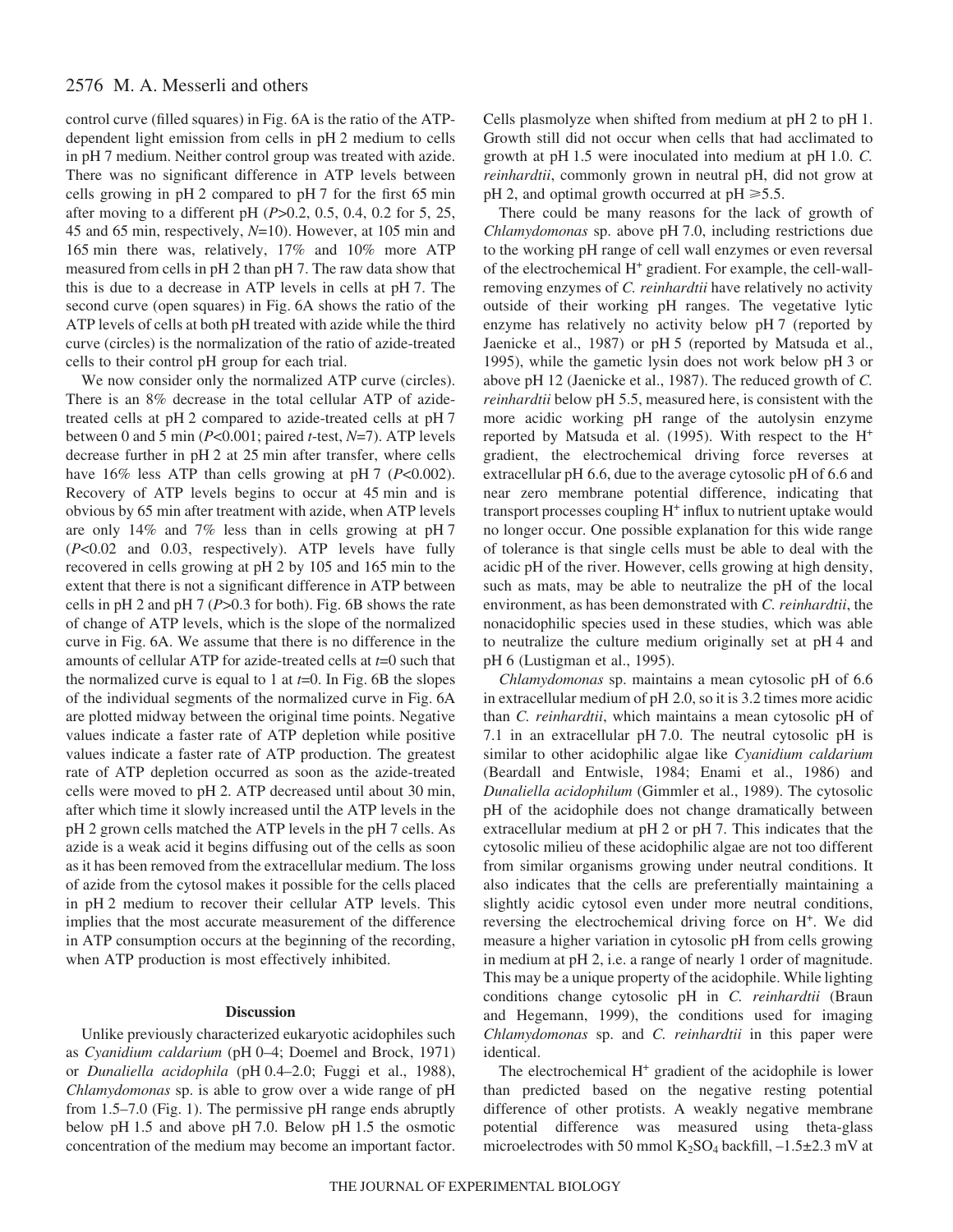pH 2 and  $-3.6\pm1.8$  mV at pH 7. Tip potentials measured between pH 7 MAM and 100 mmol  $l^{-1}$  KCl were +5 mV (data not shown) for the theta-glass electrodes backfilled with 50 mmol  $K_2SO_4$ . It is possibile that the near zero membrane potential difference could be due to excessive damage during impalement, although we do not think that this was the case. Excessive damage during impalement led to ejection of flagella, perhaps in a  $Ca^{2+}$ - or H<sup>+</sup>-dependent manner, similar to *C. reinhardtii* (Quarmby and Hartzell, 1994). If damage occurred when impaled at neutral pH, flagellar ejection would have occurred when the pH was lowered to 2. We employed rigorous impalement criteria to keep poor impalements out of the analyzed data. The *I–V* plots also help confirm that the microelectrodes are in fact in the cell. Interestingly the *I–V* plots acquired from the acidophile look similar to *I–V* plots acquired from *Neurospora* under acid load (Sanders et al., 1981). Specifically, membrane conductance is greater during *Neurospora* acid load, a phenomenon observed in the current study when *Chlamydomonas* sp. was in acidic conditions. Further study of ionic conductances in *Chlamydomonas* sp. may lead to the first characterization of ion channels in a eukaryotic acidophile.

Microelectrodes were used to measure the membrane potential difference of another acidophile, *Dunaliella* acidophila (Remis et al., 1992). Here 1 mol l<sup>-1</sup> choline chloride was used as the backfilling solution to measure an average membrane potential difference of  $+48.5$  mV at pH 1.0. However a  $-36.5$  mV membrane potential difference was measured at pH 7. This may reflect different mechanisms of maintaining cytosolic neutrality, for example  $H^+$  efflux through a plasma-membrane-bound pump *vs* H<sup>+</sup> sequestration *via* an intracellular H<sup>+</sup> pump on cytoplasmic organelles such as the V-type  $H^+$  ATPase pump associated with the contractile vacuole. The contents of the contractile vacuole of *Paramecium multimicronucleatum* are more acidic ( $pH\$ 6.4) than the cytosol ( $pH\$ 7.0) when grown in medium at pH 7.0 (Stock et al., 2002). Of the two compartments of the contractile vacuole, the decorated spongiome labels with antibodies to the V-ATPase  $H^+$  transporter while the smooth spongiome that fuses with the plasma membrane does not (for a review, see Allen and Naitoh, 2002). This indicates that H<sup>+</sup> can be taken up into an intracellular compartment and released without the use of a plasma-membrane-bound  $H^+$ transporter. *Dunaliella acidophila* possesses a wellcharacterized P-type H<sup>+</sup> ATPase to maintain cytosolic neutrality (Sekler et al., 1991). The H<sup>+</sup>-ATPase transcripts increase with decreasing extracellular pH (Weiss and Pick, 1996). *D. acidophila* also contains two contractile vacuoles, but they may not be very active due to the hypersaline environments in which the organism is found. *Chlamydomonas* sp. also has at least two contractile vacuoles that may help to neutralize cytosolic pH; it is grown in more dilute conditions than *D. acidophila* so may rely more heavily on H<sup>+</sup> extrusion *via* the contractile vacuole rather than a plasma-membrane-bound  $H^+$  transporter. Use of a  $H^+$ transporter that never comes into contact with the harsh

extracellular conditions may explain the ability of *Chlamydomonas* sp. to survive such a wide pH range.

Transmembrane ionic gradients are maintained by low permeability to ions and ionic transporters that pump ions against their electrochemical gradients. The greater the permeability to  $H^+$  the more energy the cell must expend in order to maintain the gradient. This could occur either by direct ATP-dependent transport of H<sup>+</sup> out of the cytosol, or *via* coupled export, where a symporter or antiporter uses the driving force of a different ion to remove  $H^+$  from the cytosol. In the latter case, energy would be needed to reset the gradient of the coupled ion. In order to test the hypothesized increase in energy demand we compared the rates of  $O_2$  consumption and ATP consumption in cells growing at  $pH_2$  with those growing at pH 7. Initially we found that the rates of  $O_2$ consumption, measured using an  $O_2$  electrode, were not different in cells growing at acidic pH. Also, under normal conditions, the cellular ATP levels are similar at pH 2 and pH 7, at least for 1 h after transfer to medium of different pH. However, upon reduction of ATP production by an electron transport inhibitor we were able to measure a relatively high rate of ATP consumption by cells in medium at pH 2. The inhibitor is a weak acid, which diffuses out of the loaded cells over time, so that the relatively high rate of ATP consumption dropped to zero within 40 min and then reversed, yielding relatively high production after  $40 \text{ min}$  (Fig. 6B); cells therefore recovered near normal amounts of ATP after around 135 min. The most accurate measurement of the difference in the rate of ATP consumption is thus during the first few minutes, when the greatest inhibition of ATP production occurs. Cells at pH 2 consume, on average, nearly 0.03% more of the total cellular ATP pool per second than cells at pH 7. For comparison, we calculate that the cells at pH 2 consume  $O<sub>2</sub>$  at a rate that could produce nearly 0.4% of the total cellular ATP pool  $s^{-1}$  if all of the consumed  $O_2$  was used to generate ATP. Considering these two values we find that the cells at  $pH 2$  consume about 7% more of the ATP produced each second than cells at pH 7; i.e. cells at pH 2 are working  $7\%$ harder than cells at pH 7. This small difference in ATP consumption could account for our inability to detect differences in the rate of  $O_2$  consumption, as the standard error of the measurements was just over  $6\%$  of the basal  $O_2$ consumption.

If we assume that the increase in ATP consumption is primarily used to maintain the transmembrane  $H<sup>+</sup>$  gradient we can estimate the permeability of the plasma membrane to  $H^+$ using the relationship that net  $H^+$  flux across the plasma membrane  $(J_{H^+})$  is the difference between the passive influx  $(P_H + dC)$  and the active efflux (relatively higher rate of ATP consumption/cell surface area), where  $P_{H^+}$  is the cellular permeability coefficient for  $H^+$  and  $dC$  is the electrochemical  $H^+$  gradient:

$$
J_{H^+} = (P_{H^+} dC) - (\dot{V}_{ATP}/A)
$$
.

*V*ATP is the differential rate of ATP consumption and *A* is cell surface area. It is assumed that  $J_{H^+}$  is essentially zero. If ATP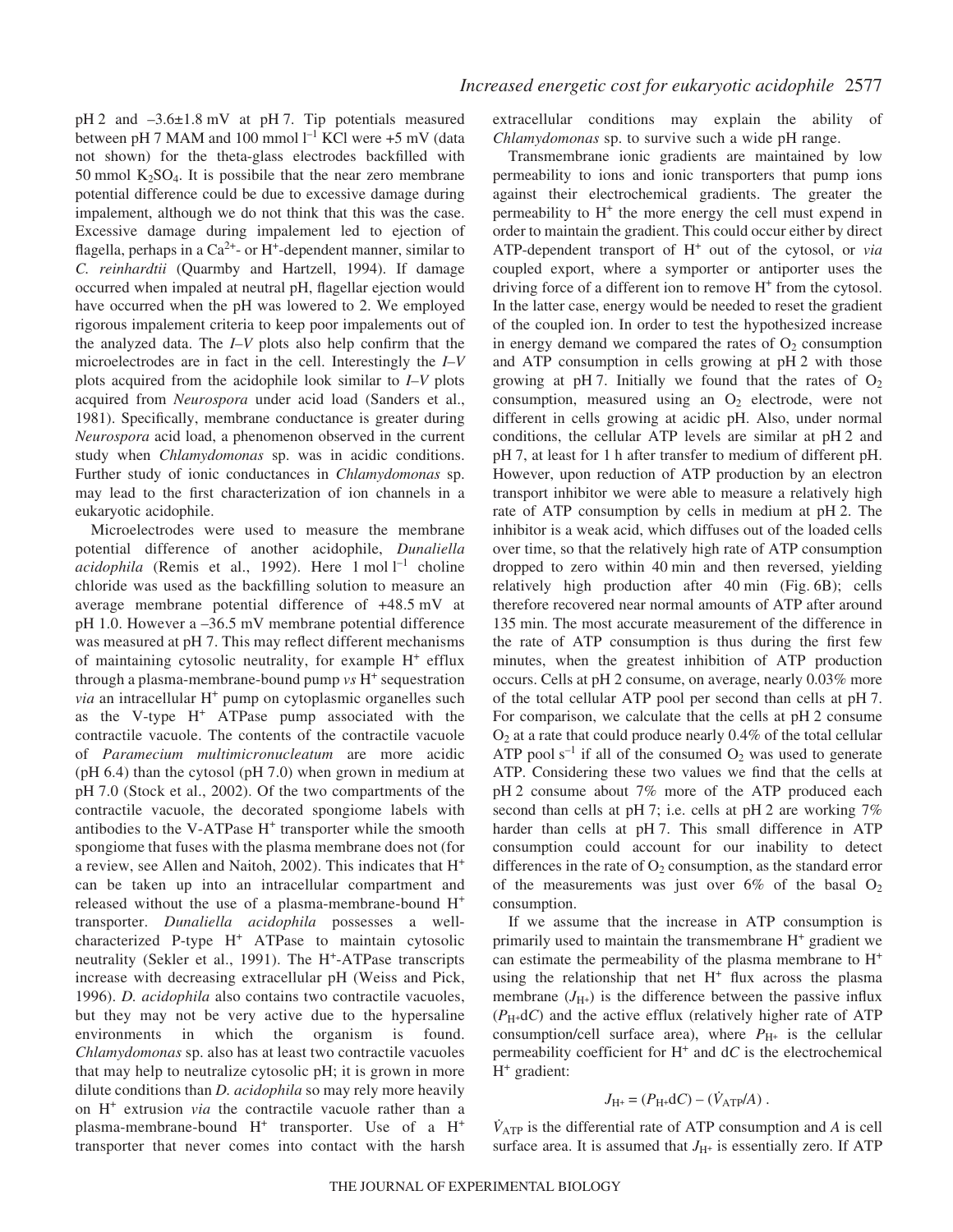production was inhibited sufficiently, there could be  $H^+$  influx leading to cytosolic acidification and our present assumption would lead us to underestimate the permeability to  $H^+$ . The electrochemical  $H^+$  gradient is nearly a 40 000-fold difference comprising only the H<sup>+</sup> concentration difference.  $\dot{V}_{ATP}$  can be converted to  $H^+$  transport knowing the stoichiometry of ATP consumption to  $H^+$  transport. The P-type  $H^+$  transporters found in other acidophilic algae (Ohta et al., 1997; Weiss and Pick, 1996) use one ATP molecule to pump out one  $H^+$  ion. With a  $10^{4.6}$ -fold [H<sup>+</sup>] gradient and an average cell diameter of 10  $\mu$ m we find that the permeability to  $H^+$  would be about  $7.0 \times 10^{-8}$  cm s<sup>-1</sup>. This value is slightly lower than the  $10^{-4}$ – $10^{-7}$  range found in lipid membranes at neutral pH (Deamer and Akeson, 1994), but could be an underestimate, as contractile vacuole  $H^+$  extrusion employs V-type  $H^+$ transporters that pump  $2-3$  H<sup>+</sup> ions per ATP molecule hydrolyzed (for a review, see Sze et al., 1999). It could also be an underestimate as the azide was rinsed from the cells at neutral pH before the cells were transferred to pH 2, allowing more time for azide to leave the cells. Nonetheless, this calculation indicates that a small increase in the rate of ATP consumption could maintain a large  $H^+$  gradient for a membrane that is relatively permeable to  $H^+$ .

Our results show that *Chlamydomonas* sp. survives a wide range of extracellular pH, maintains a relatively neutral cytosolic pH, and burns ATP at a faster rate when living in acidic than in neutral conditions. The protection mechanism could be entirely due to active  $H<sup>+</sup>$  extrusion into a cytosolic vacuole, a hypothesis based on the relatively higher rate of ATP consumption, near zero membrane potential difference and tolerance to a wide range of extracellular pH. The contractile vacuoles of *Chlamydomonas* sp. may be able to help maintain near neutral cytosolic pH without H<sup>+</sup> transporters or exchangers being exposed to the harsh extracellular environment. This implies that the primary structure of  $H^+$  transporters in this acidophile may be no different from those found in neutral growing protists. The plasma membrane and cell wall are still in contact with the extracellular environment and certainly there is a higher conductance in the plasma membrane under acidic conditions. Two classes of enzymes are thus identified that may have evolved to function at acidic pH: plasma membrane channels and cell wall lysins.

This research was funded by NSF grant no. DEB-0085486, M.L.S. and P.J.S.S., Astrobiology Cooperative Agreement NCC2-1054, NIH-NCRR grant P41 RR001395 and P.J.S.S. and an NRC/Astrobiology and MBL summer fellowship through the Center for Advanced Studies in the Space Life Sciences to M.A.M.

#### **References**

**Allen, R. D. and Naitoh, Y.** (2002). Osmoregulation and contractile vacuoles of protozoa. *Int. Rev. Cytol.* **215**, 351-394.

**Amaral Zettler, L. A., Gómez, F., Zettler, E., Keenan, B. G., Amils, R. and**

**Sogin, M. L.** (2002). Eukaryotic diversity in Spain's River of Fire. *Nature* **417**, 137.

- **Beardall, J. and Entwisle, L.** (1984). Internal pH of the obligate acidophile *Cyanidium caldarium* Geitler (Rhodophyta?). *Phycologia* **23**, 397-399.
- **Blatt, M. R. and Slayman, C. L.** (1983). KCl leakage from microelectrodes and its impact on the membrane parameters of a nonexcitable cell. *J. Membr. Biol*. **72**, 223-234.
- **Boron, W. F., Waisbren, S. J., Modlin, I. M. and Geibel, J. P.** (1994). Unique permeability barrier of the apical surface of parietal and chief cells in isolated perfused gastric glands. *J. Exp. Biol.* **196**, 347-360.
- **Braun, F.-J. and Hegemann, P.** (1999). Direct measurement of cytosolic calcium and pH in living *Chlamydomonas reinhardtii* cells. *Eur. J. Cell Biol.* **78**, 199-208.
- **Doemel, W. N. and Brock, T. D.** (1971). The physiological ecology of *Cyanidium caldarium*. *J. Gen. Microbiol.* **67**, 17-32.
- **Deamer, D. W. and Akeson, M.** (1994). Role of water in proton conductance across model and biological membranes. In *Advances in Chemistry*, vol. 235 (ed. M. Blank and I. Vodyanoy), pp. 41-54. Washington, DC: American Chemical Society.
- **Durán, C., Marín, I. and Amils, R.** (1999). Specific metal sequestering acidophilic fungi. In *Biohydrometallurgy and the Environment: Towards the Mining of the 21st Century* (ed. R. Amils and A. Ballester), pp. 521-530. Amsterdam: Elsevier.
- **Enami, I., Nagashima, H. and Fukuda, I.** (1975). Mechanisms of the acidoand thermo-phily of *Cyanidium caldarium* Geitler II. Physiological role of the cell wall. *Plant Cell Physiol*. **16**, 221-231.
- **Enami, I., Akutsu, H. and Kyogoku, Y.** (1986). Intracellular pH regulation in an acidophilic unicellular alga, *Cyanidium caldarium*: 31P-NMR determination of intracellular pH. *Plant Cell Physiol.* **27**, 1351-1359.
- **Fuggi, A., Pinto, G., Pollio, A. and Taddei, R.** (1988). Effects of NaCl, Na2SO4, H2SO4 and glucose on growth, photosynthesis, and respiration in the acidophilic alga *Dunaliella acidophila* (Volvocales, Chlorophyta). *Phycologia* **27**, 334-339.
- **Gimmler, H., Weis, U., Weiss, C., Kugel, H. and Treffny, B.** (1989). *Dunaliella acidophila* (Kalina) Masyuk – an alga with a positive membrane potential. *New Phytol.* **113**, 175-184.
- **Goodwin, S. and Zeikus, J. G.** (1987). Physiological adaptations of anaerobic bacteria to low pH: metabolic control of proton motive force in *Sarcina ventriculi*. *J. Bacteriol.* **169**, 2150-2157.
- **Gutknecht, J.** (1984). Proton/hydroxide conductance through lipid bilayer membranes. *J. Membr. Biol.* **82**, 105-112.
- **Jaenicke, L., Kuhne, W., Spessert, R., Wahle, U. and Waffenschmidt, S.** (1987). Cell-wall lytic enzymes (autolysins) of *Chlamydomonas reinhardtii* are (hydroxy)proline-specific proteases. *Eur. J. Biochem*. **170**, 485-491.
- **Jung, S. K., Gorski, W., Aspinwall, C. A., Kauri, L. M. and Kennedy, R. T.** (1999). Oxygen microsensor and its application to single cells and mouse pancreatic islets. *Anal. Chem.* **71**, 3642-3649.
- **Komatsu, H. and Chong, P. L.-G.** (1998). Low permeability of liposomal membranes composed of bipolar tetraether lipids from thermoacidophilic archaebacterium *Sulfolobus acidocaldarius*. *Biochem.* **37**, 107-115.
- **Lane, A. E. and Burris, J. E.** (1981). Effects of environmental pH on the internal pH of *Chlorella pyrenoidosa*, *Scenedesmus quadricauda*, and *Euglena mutabilis*. *Plant Physiol.* **68**, 439-442.
- **López-Archilla, A. I. and Amils, R.** (1999). A comparative ecological study of two acidic rivers in southwestern Spain. *Microb. Ecol.* **38**, 146- 156.
- **López-Archilla, A. I., Marin, I. and Amils, R.** (2001). Microbial community composition and ecology of an acidic aquatic environment: The Tinto River, Spain. *Microb. Ecol.* **41**, 20-35.
- **Lustigman, B., Lee, L. H. and Weiss-Magasic, C.** (1995). Effects of cobalt and pH on the growth of *Chlamydomonas reinhardtii*. *Bull. Environ. Contam. Toxicol.* **55**, 65-72.
- **Matsuda, Y., Koseki, M., Shimada, T. and Saito, T.** (1995). Purification and characterization of a vegetative lytic enzyme responsible for liberation of daughter cells during the proliferation of *Chlamydomonas reinhardtii*. *Plant Cell Physiol*. **36**, 681-689.
- **Muller, M. L., Irkens-Kiesecker, U., Rubinstein, B. and Taiz, L.** (1996). On the mechanism of hyperacidification in lemon, comparison of the vacuolar H+-ATPase of fruits and epicotyls. *J. Biol. Chem.* **271**, 1916- 1924.
- **Nakamura, K., Nakamura, M., Yoshikawa, H. and Amano, Y.** (2001). Purification and properties of thiosulfate dehydrogenase from *Acidithiobacillus thiooxidans* JCM7814. *Biosci. Biotechnol. Biochem.* **65**, 102-108.